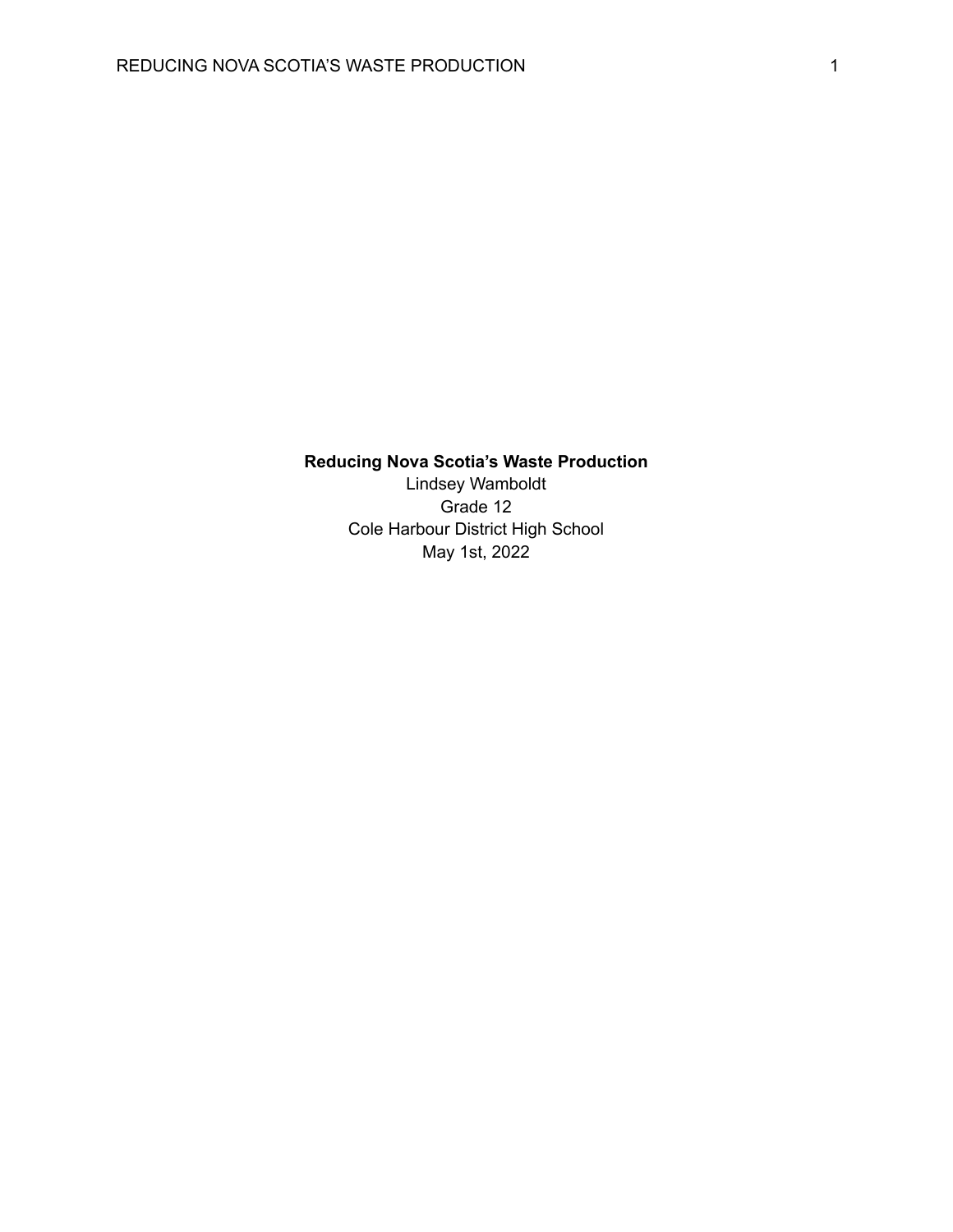## Executive Summary

Nova Scotia is a leader in Canada in regards to low numbers of waste disposal. Even so, our waste disposal per person is currently 400kg. The government has set out to reduce this number to 300kg by 2030 (Bill 57, 2021). Nova Scotia has already implemented ways to reduce the waste ending up in landfills like their deposit refund system which encourages Nova Scotians to recycle their beverage containers (Government of Nova Scotia, 2019).

Other countries around the world are also working towards reducing their waste production and are using strategies that Nova Scotia can adapt for its own use. Switzerland uses a "polluter-pays" waste disposal system that has greatly reduced the amount of waste by offering incentives to recycle(The Swiss Confederation, 2019, p. 5). Kamikatsu, Japan is a zero-waste town with a vigorous waste-sorting system and waste reduction values that can be implemented in Nova Scotia (Stories, 2015).

The Government of Nova Scotia must work to create policies that reduce the waste that ends up in landfills. They can implement policies similar to those in Switzerland and restrict what can be mixed during manufacturing to ensure that all materials can be properly recycled (Ellen MacArthur Foundation, 2020).

Nova Scotian citizens, schools, businesses and communities must work together to reduce the amount of waste created by each individual. Education is a vital step in this process but action must also be taken. Individual actions like using reusable containers and purchasing items in bulk can be extremely beneficial. Schools can create incentives for students to recycle and produce less trash as well as ensure that the proper recycling and compost containers are accessible at all times. Businesses can create waste-reduction committees and communities can take inspiration from Kamikatsu's lifestyle. Addressing our overconsumption as a society is also an important step in reducing waste.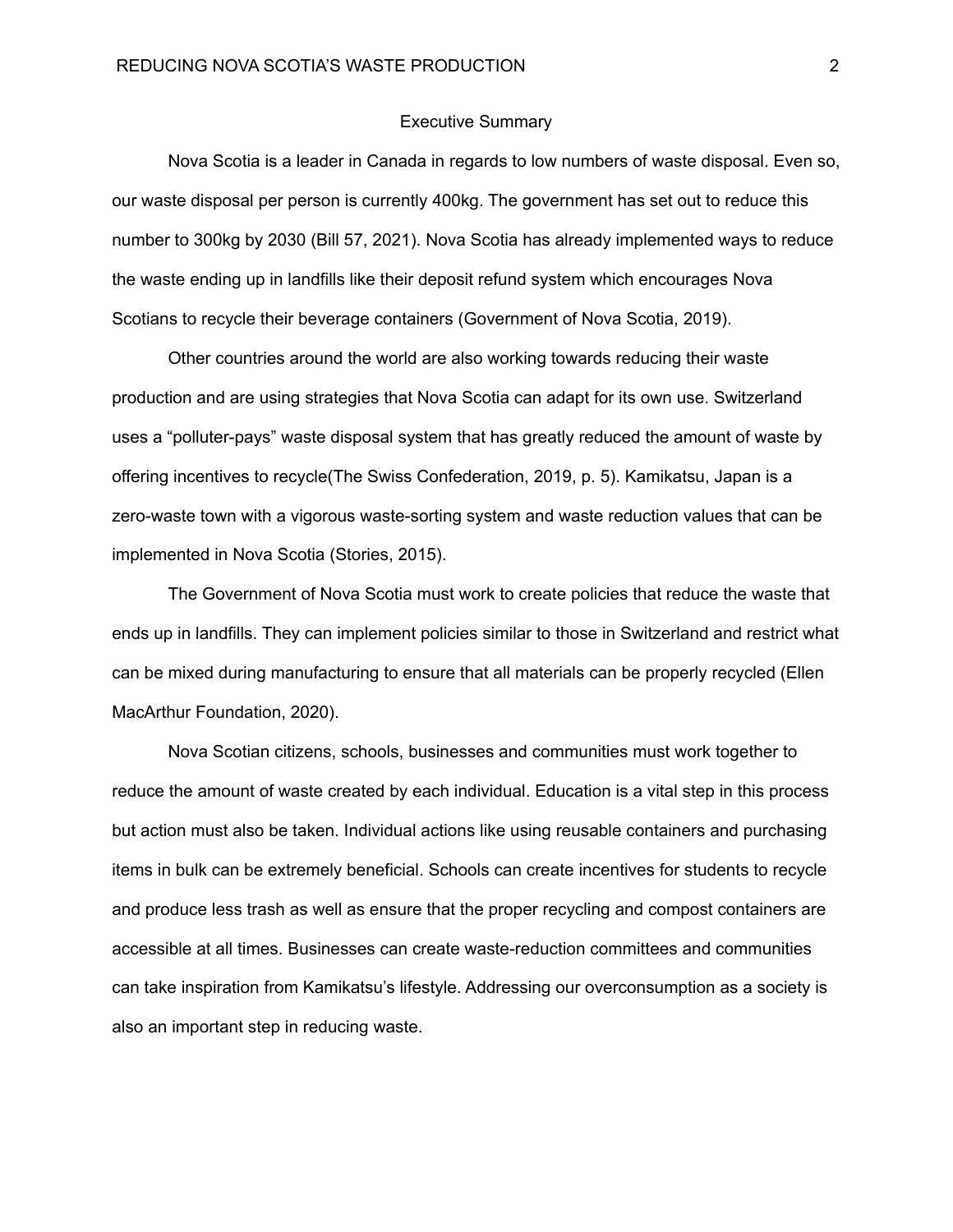In Canada, Nova Scotia is second only to Prince Edward Island when it comes to minimizing the disposal of solid waste, but this does not mean there is no room for improvement (Government of Canada, 2022). The Government of Nova Scotia has set a target goal to reduce the current 400kg of waste per person to 300kg by 2030 (Bill 57, 2021). Currently, various methods are used to divert waste from landfills, including a deposit-refund system for beverage containers (Government of Nova Scotia, 2019). This program encourages residents to recycle their beverage containers in return for money, rather than throw them away. In 2015, the city of Halifax implemented a by-law that allows residents to have one black garbage bag per collection cycle (CTV Atlantic, 2015). Other garbage bags must be clear, which holds residents accountable for properly sorting their waste and removing recyclable and compostable products (CBC News, 2015). More recently, the government of Nova Scotia placed a ban on single-use plastic bags, known as the "Plastic Bags Reduction Act". This prohibits businesses from providing customers with plastic shopping bags in order to reduce their waste (Government of Nova Scotia, n.d.).

Many other countries and cities around the world have created and implemented other ways to reduce the waste going into their landfills. Kamikatsu, Japan has a waste separating system with 34 categories which residents must sort themselves. Although this level of commitment to waste separation may seem extreme, it ensures that every material can be reused and recycled correctly. Since the beginning of this program almost ten years ago, 80% of the town's waste has been recycled, reused or composted. Kamikatsu also reduces waste through the use of "kuru kuru" shops and in their factories. "Kuru kuru" means circular in Japanese and these shops let people take and leave used items for free. Local factories also use discarded products to create new items and pieces of clothing. The town now embraces a zero-waste lifestyle and has seen positive environmental impacts (Stories, 2015).

In 2007, Swiss citizens were depositing 720kg of waste per year. Currently, they are a world leader for recycling. One of the ways they managed to do this is through their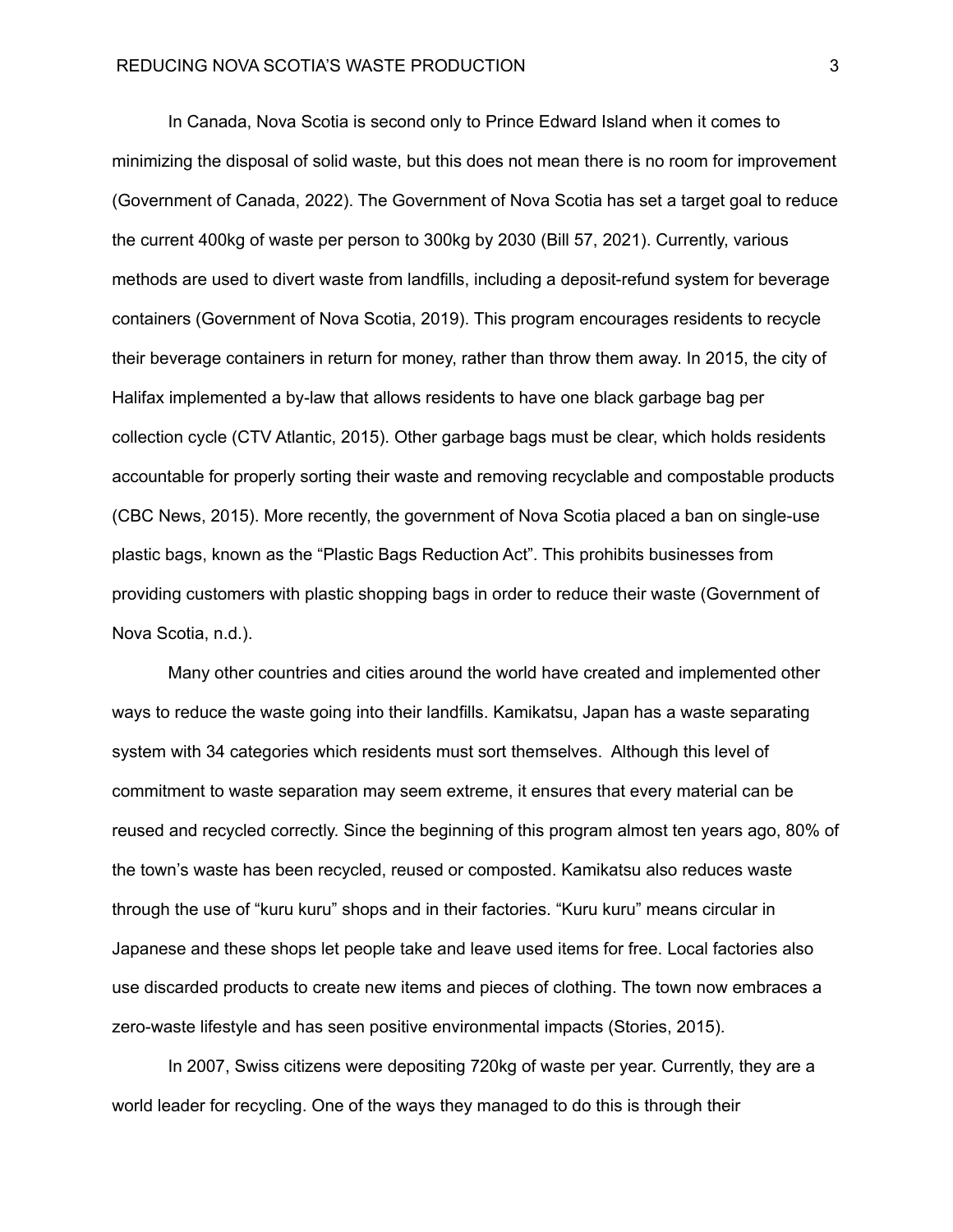"polluter-pays" waste disposal system (The Swiss Confederation, 2019, p.1, 5). In Switzerland, residents must pay for official bags to dispose of their non-recyclable waste whereas recycling remains free. Over 90% of glass bottles and aluminum cans are now recycled because of this system (Garcia-Rubio, 2020).

The Nova Scotian government can implement a variety of policies to help support waste reduction goals. Taking inspiration from The Swiss Confederation's "polluter-pays principle", Nova Scotia could implement a similar policy to reduce the waste produced by households (2019, p.5). Making residents pay to dispose of their garbage while recycling remains free encourages them to think about how the products they buy will be disposed of and what it will cost both them and the environment. Other policies that can be implemented are those that promote a circular economy. A circular economy is a "systems solution framework" based on eliminating waste and pollution, circulating products and materials and restoring nature ("Finding a common language", n.d). Policies that ensure technical and biological materials are not mixed when creating a product allow all materials to be reused, remanufactured and recycled properly. Materials that are a mix of these products, like polycotton, cannot be recycled like a technological product and will not biodegrade like a biological product causing a limited life-cycle (Ellen MacArthur Foundation, 2020). Keeping these materials separate in the manufacturing process means that the finite resources used to create them can be utilised as much as possible.

Even without government regulations, there is plenty Nova Scotians can do to lower their own waste disposal. Divert NS' "Refuse, Reduce, Reuse" principle is an updated version of the more commonly known "Reduce, Reuse, Recycle" concept. The newer principle encourages individuals to not just recycle products to dispose of them, but to abstain from producing waste altogether ("Refuse, Reduce, Reuse", n.d.). Small actions can have a big impact when it comes to waste reduction. For example, instead of purchasing a cup of coffee each morning, bringing a refillable mug will keep 365 coffee cups out of landfills. An alternative is to make coffee at home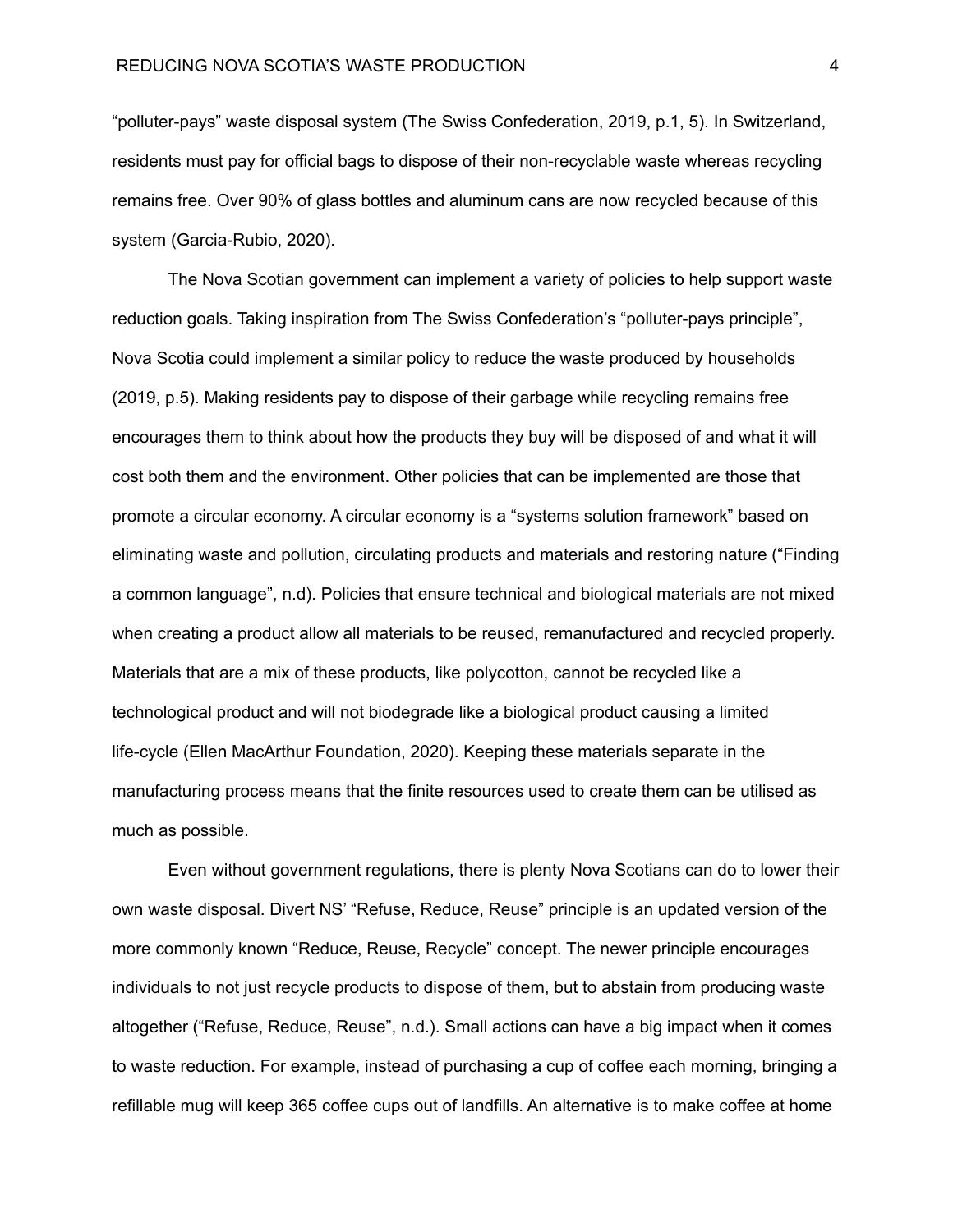## REDUCING NOVA SCOTIA'S WASTE PRODUCTION 5

while abstaining from the use of disposable coffee pods. Instead, opt for a bag of coffee beans or grounds. Purchasing these from a local business also reduces packaging used during transportation and helps support the local economy. Investing in reusable containers and packaging, like beeswax wrap, reduces everyday waste often created when packing lunches. Buying bulk and package-free items can help to reduce your disposal of solid waste. The Tare Shop, a Dartmouth-based package-free store, provides commonly used household items, food, beauty supplies and other products more sustainably. Shoppers can bring their own containers to fill with bulk products like shampoo, laundry detergent and various foods and spices. ("About Us", n.d) With these lifestyle edits, it is still important to diligently recycle and compost.

Education is an important part of reducing waste and school is the perfect place to facilitate this learning. There are many different ways schools' waste can be reduced. Teaching children and youth the proper way to sort their recycling and compost, and informing them of the environmental impact of landfills can be a vital asset. Even in high school, many students are unsure of what can be recycled. Teaching the importance of waste management, waste reduction and how to be more sustainable in everyday life can have a great impact. Having accessible resources for students to sort their waste into is also extremely important. Cole Harbour High is a very small school compared to others in the area. At this school, there is only one compost bin accessible to students and it is in the cafetorium. Many students eat lunch in classrooms, where there are no nearby compost bins. This leads to many students disposing of their organic waste in the garbage. The cafetorium is also closed during class periods, so any students who eat during their study blocks have nowhere to dispose of their food waste. Adding more compost bins, even by just one per level, would greatly reduce the amount of food waste not being composted at the school. Holding staff and students accountable for the amount of garbage produced by the school can also be used to reduce waste. Working with custodians to keep track of how much waste is thrown out every day and informing the staff and student body of these numbers will bring to light the impact each school has on the environment. Creating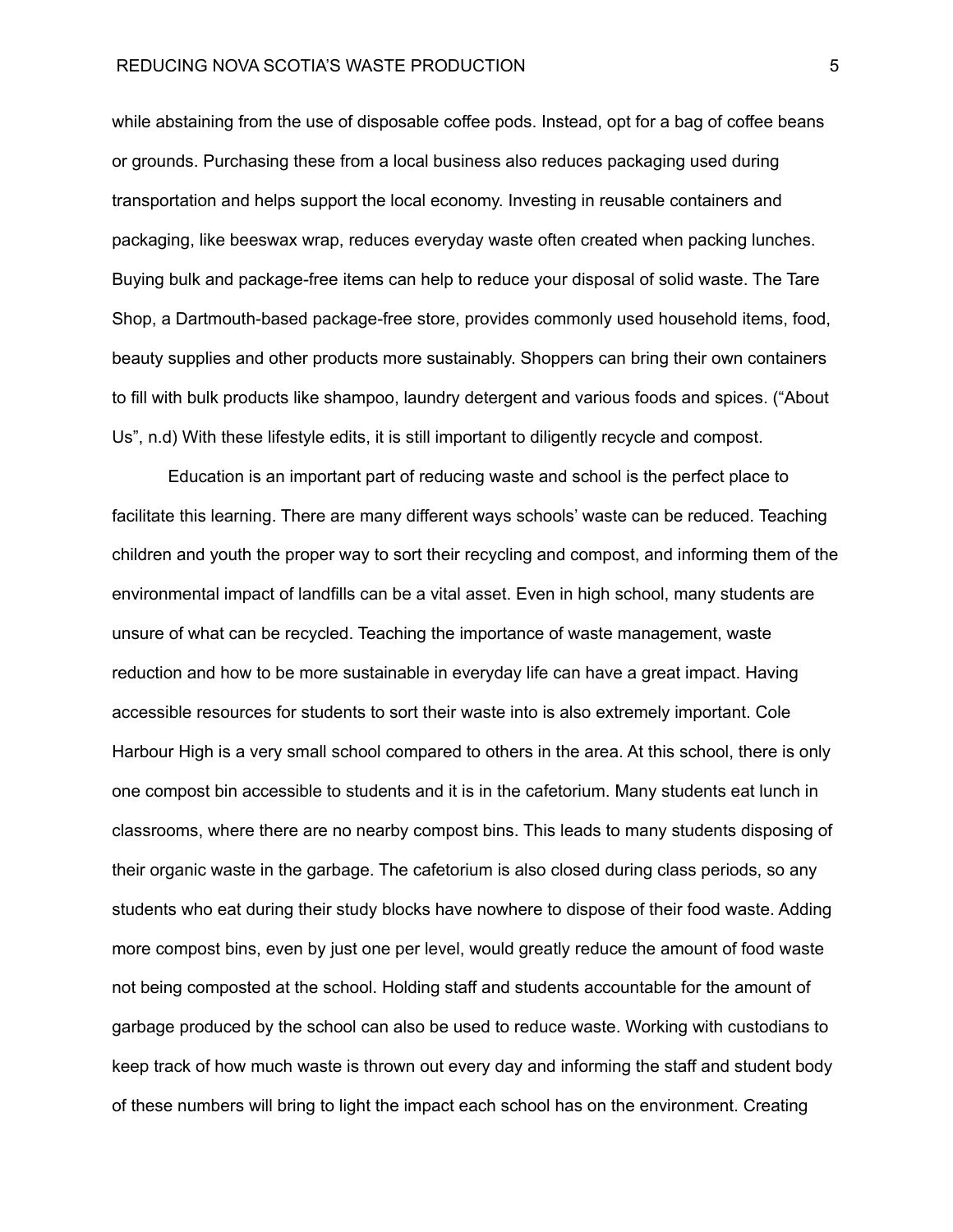different initiatives and competitions can help to engage students, make them more aware of the waste they discard and help them make a conscious choice to produce less waste.

It is crucial that communities in Nova Scotia work toward reducing waste in households, schools, businesses and the general community. There are many ways that community members, like local businesses, can work to reduce their waste. Businesses are now investing in renewable and efficient energy to power their buildings. Some may also have committees dedicated to this task and to making work practices more sustainable. It is important for businesses to direct the same focus toward waste reduction practices. A committee can be formed, like those dedicated to energy efficiency, to improve the company's practices. Informing employees about the impact of their actions and educating them on ways to improve will significantly reduce the amount of waste produced. Nova Scotian communities can take inspiration from Kamikatsu and implement some of their practices, like using old materials to create something new, into everyday life. Increasing the number and accessibility of rental stores and trading shops, like "kuru kuru" shops, is also a great way to limit new purchases (Stories, 2015). While these stores are a fantastic resource, it is important to make sure they are not places where people off-load unused purchases guilt-free. These stores are a better alternative than throwing products in the garbage but it is necessary to address our overconsumption as a society. Encouraging community members to reflect on their purchases and assure their products are something they need can help with this. Placing information about the harms of overconsumption and fast fashion in shopping centers will cause consumers to think about these things when making purchases.

Changes must be made in individuals' lives and in government regulations in order to reduce Nova Scotia's solid waste disposal to 300 kg/person by 2030, but it is an attainable goal. Nova Scotia has already implemented policies to reduce the amount of waste that ends up in landfills and has seen tremendous results. Policies implemented by other areas around the world have been very successful and their strategies can be used to reduce Nova Scotia's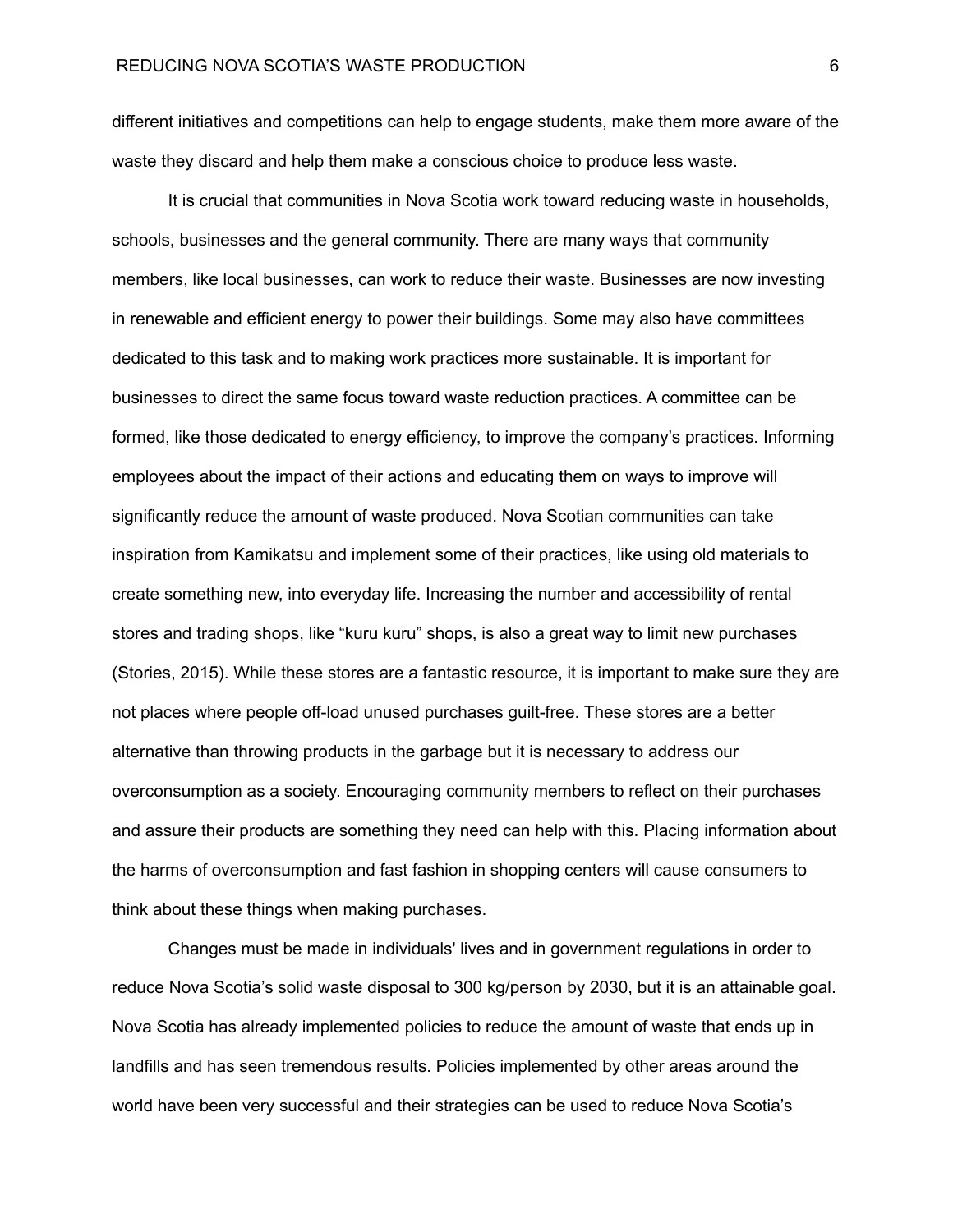waste. Individuals, schools, businesses and communities have a huge role to play, but as Nova Scotians, we must work together to obtain our goal.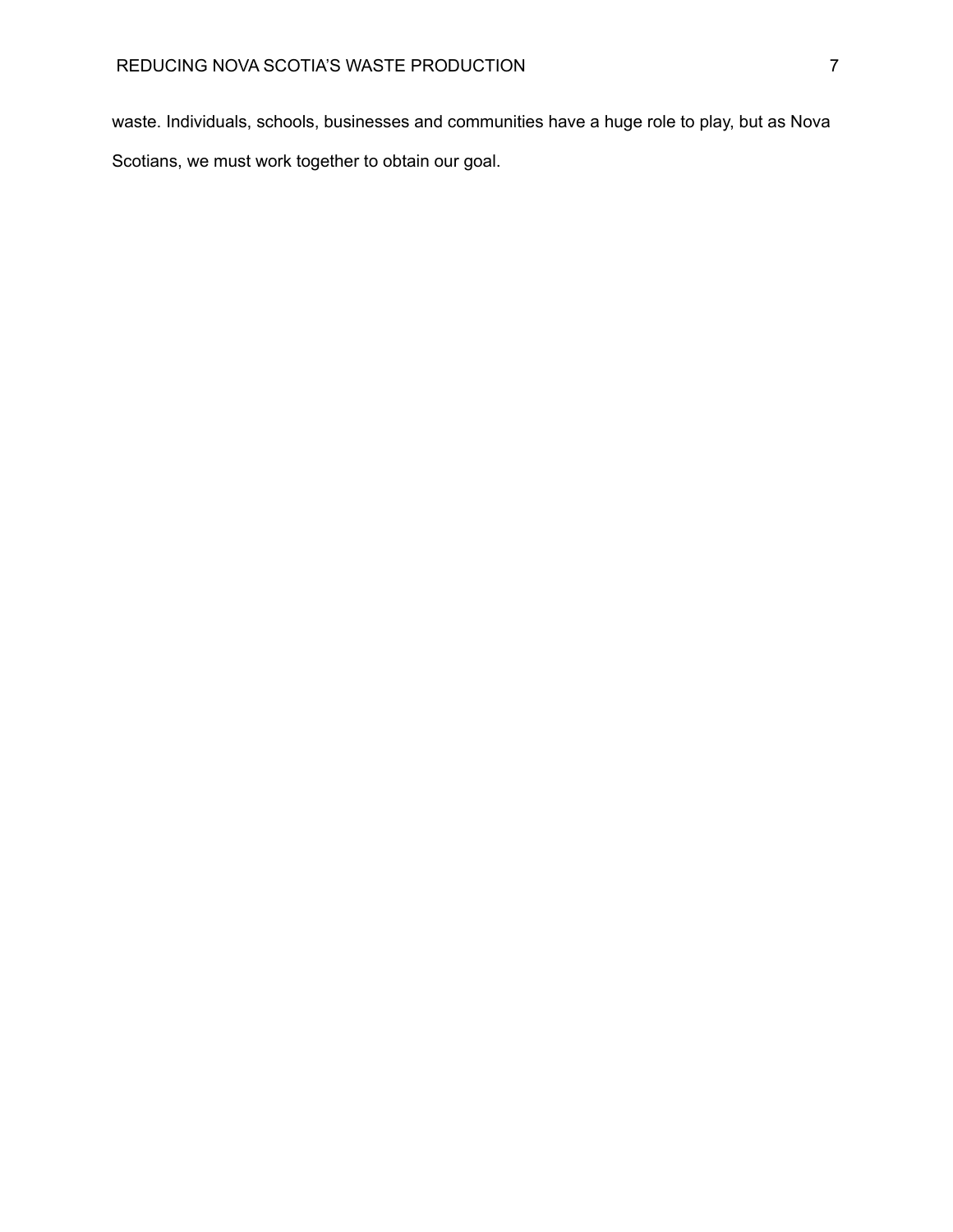## References

*About Us*. (n.d). The Tare Shop. Retrieved from <https://thetareshop.com/pages/about>

- Bill 57, *Environmental Goals and Climate Change Reduction Act*, 2021, 1st Session, 64th General Assembly, Nova Scotia, 2021. Retrieved from [https://nslegislature.ca/legc/bills/64th\\_1st/1st\\_read/b057.htm](https://nslegislature.ca/legc/bills/64th_1st/1st_read/b057.htm)
- CBC News. (2015, July 24). *Halifax clear bag garbage collection raises questions*. Retrieved from [https://www.cbc.ca/news/canada/nova-scotia/trash-talk-your-questions-answered-about](https://www.cbc.ca/news/canada/nova-scotia/trash-talk-your-questions-answered-about-clear-bags-1.3165472)[clear-bags-1.3165472](https://www.cbc.ca/news/canada/nova-scotia/trash-talk-your-questions-answered-about-clear-bags-1.3165472)
- CTV Atlantic. (2015, October 24). *Halifax's move toward clear garbage bags raises privacy worries*. Retrieved from [https://atlantic.ctvnews.ca/halifax-s-move-toward-clear-garbage-bags-raises-privacy-worr](https://atlantic.ctvnews.ca/halifax-s-move-toward-clear-garbage-bags-raises-privacy-worries-1.2131806) [ies-1.2131806](https://atlantic.ctvnews.ca/halifax-s-move-toward-clear-garbage-bags-raises-privacy-worries-1.2131806)
- Ellen MacArthur Foundation. (2020, February 12). *Ellen MacArthur on the basics of the circular economy* [Video]. YouTube. Retrieved from <https://www.youtube.com/watch?v=NBEvJwTxs4w&t=7s>
- *Finding a common language — the circular economy glossary*.(n.d.). Ellen MacArthur Foundation. Retrieved from <https://ellenmacarthurfoundation.org/topics/circular-economy-introduction/overview>
- Garcia-Rubio, P. (2020, February 25). *5 best recycling practices from around the world*. BBVA. Retrieved from <https://www.bbva.com/en/sustainability/5-best-recycling-practices-from-around-the-world/>
- Government of Canada. (2022, January 26). *Solid waste diversion and disposal*. Retrieved from [https://www.canada.ca/en/environment-climate-change/services/environmental-indicator](https://www.canada.ca/en/environment-climate-change/services/environmental-indicators/solid-waste-diversion-disposal.html) [s/solid-waste-diversion-disposal.html](https://www.canada.ca/en/environment-climate-change/services/environmental-indicators/solid-waste-diversion-disposal.html)
- Government of Nova Scotia. (n.d.). *Single-use plastic bag ban*. Retrieved from [https://novascotia.ca/single-use-plastic-bag-ban/#:~:text=The%20law%20applies%20to](https://novascotia.ca/single-use-plastic-bag-ban/#:~:text=The%20law%20applies%20to%20all,manage%20their%20remaining%20plastic%20bags) [%20all,manage%20their%20remaining%20plastic%20bags](https://novascotia.ca/single-use-plastic-bag-ban/#:~:text=The%20law%20applies%20to%20all,manage%20their%20remaining%20plastic%20bags)
- Government of Nova Scotia. (2019). *Solid Waste-Resource Management Regulations*. Retrieved from [https://novascotia.ca/just/regulations/regs/envsolid.htm#TOC3\\_17](https://novascotia.ca/just/regulations/regs/envsolid.htm#TOC3_17)
- *Refuse, Reduce, Reuse*. (n.d.) Divert NS. Retrieved from <https://divertns.ca/refuse-reduce-reuse>

Stories (2015, December 8). *How this town produces no trash* [Video]. YouTube.